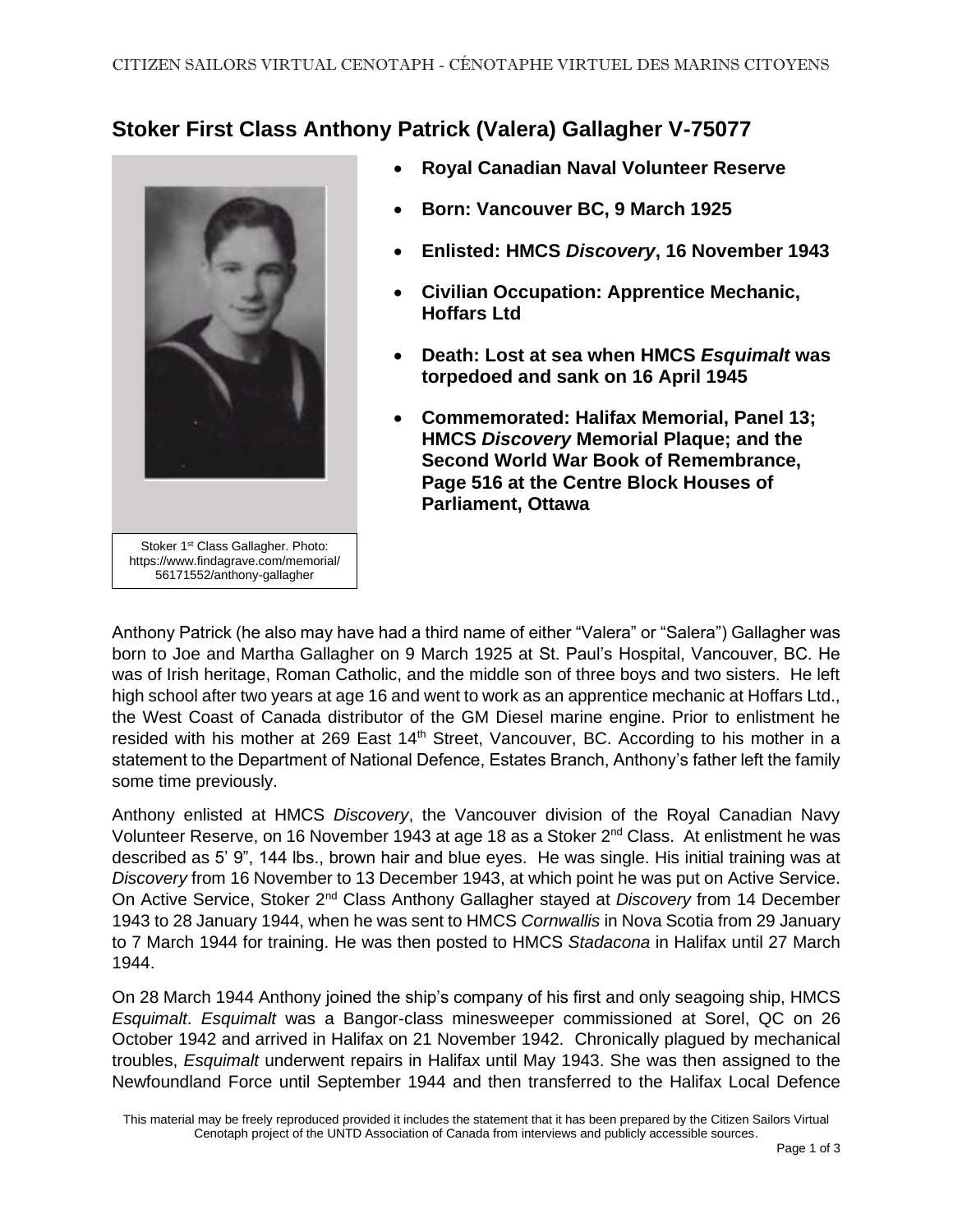Force, and almost immediately underwent a three-month refit. On 12 September 1944, Anthony was promoted to Stoker First Class.

While on Anti-Submarine patrol on 16 April 1945, HMCS *Esquimalt* was torpedoed and sunk by *U-190* five miles off Chebucto Head near Halifax with the loss of 44 of her ship's company, including Stoker First Class Anthony Gallagher. It was the last Canadian warship to be lost in conflict during the war. Stoker First Class Anthony Gallagher was 20 years old.

*U-190* surrended on 14 May 1945 at Bay Bulls, Newfoundland. It was ultimately taken to Halifax and used for tests and finally sunk on 21 October 1947 off Nova Scotia by bombs and gunfire from the destroyer HMCS *Nootka* and the minesweeper HMCS



*New Liskeard* and several Fireflies and Seafire aircraft.

Anthony's father, Joe Gallagher, wrote a letter to the Defence Department about a week later enquiring about the details of his missing son. On 7 May 1945, a letter was sent to Mr. Gallagher by the Deputy Secretary of the Naval Board. In that letter, the Deputy Secretary said the following:

"…I regret to inform you that in view of the length of time which has elapsed since your son … was reported missing from H.M.C.S. "ESQUIMALT", … the fact that all circumstances surrounding his loss have been carefully reviewed, and no news has since been received to the contrary, the Canadian Naval Authorities have now presumed his death to have occurred on the  $16<sup>th</sup>$  of April 1945.

H.M.C.S. "ESQUIMALT", a Royal Canadian minesweeper, was torpedoed and sunk by an enemy submarine while on operational duty off the east coast of Canada. One officer and fifteen ratings were killed at the time of the disaster, four officers and twenty-four ratings are missing and now presumed dead, while two Officers and twenty-four ratings survived the sinking.

The following is an excerpt from the report of a Canadian Naval Press Relations Officer who was in contact with survivors of the ill-fated ship:

*'Struck by a torpedo on the starboard side, H.M.C.S. ESQUIMALT listed heavily and sank stern first in a few minutes. The ship's list had the seaboat under water and flooded before it could be released from the davits, but carley floats were freed quickly before the ship went down, and those who escaped from the ship gathered on four of those floats.*

*It was from the four floats that a sister Bangor minesweeper, H.M.C.S. "SARNIA", picked up the survivors nearly six hours later. Many who had reached the floats safely had died of exposure on the floats, from the soaking in the cold sea water, and sixteen bodies were taken aboard the rescue craft.*

This material may be freely reproduced provided it includes the statement that it has been prepared by the Citizen Sailors Virtual Cenotaph project of the UNTD Association of Canada from interviews and publicly accessible sources.